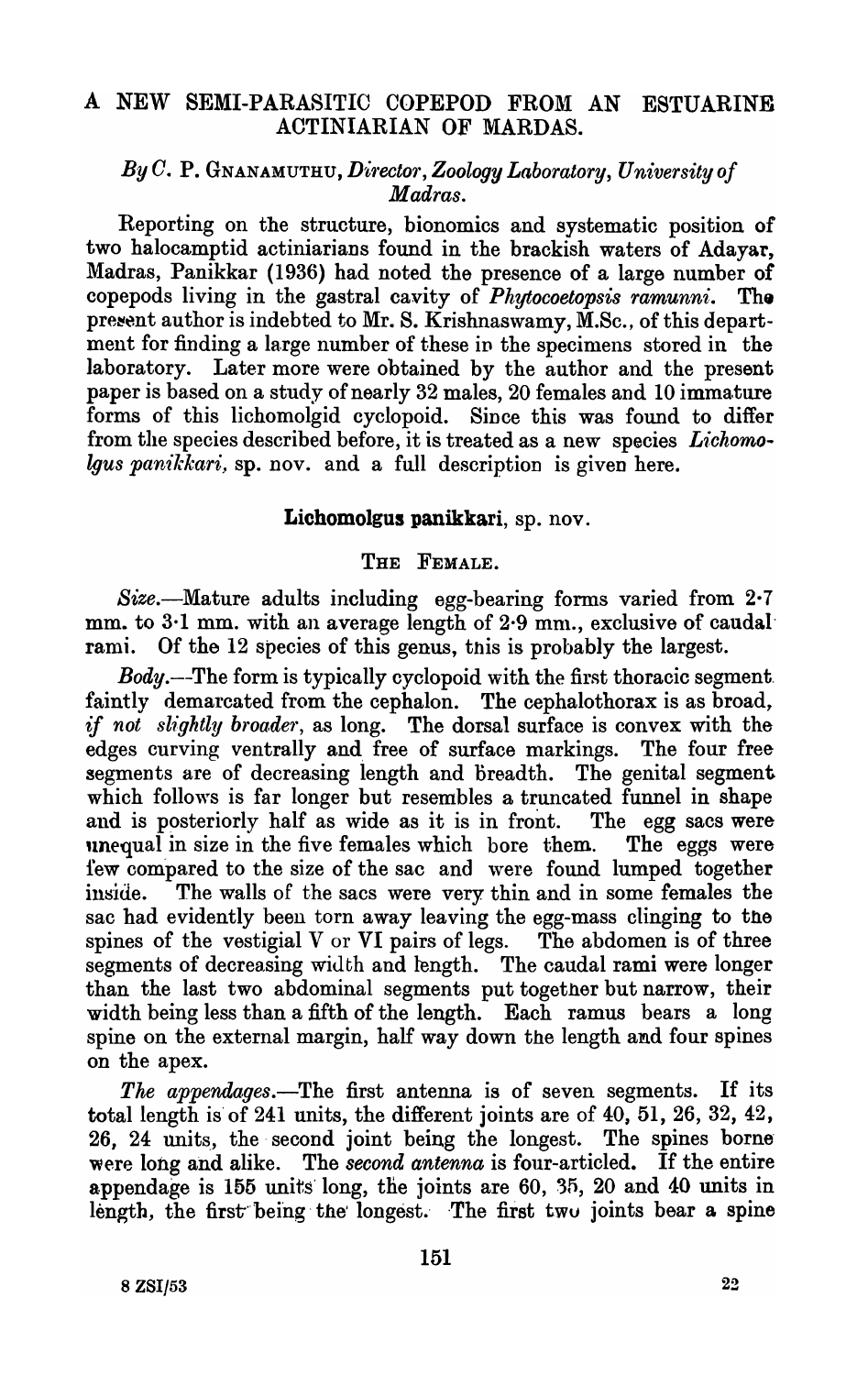each, the third bears two spines and the last bears six spines of which "one is stout and straight and another is stout and curved like a claw". The *labrum* is deeply cleft and covers the mandibles and the maxillae. The *mandible* is two-articled, the foliaceous distal joint having a long acuminate tip and margins fringed with spinules. It appears capable of being folded with the margins lying one over the other. The *first*   $maxilla$  also is two jointed. The distal ventrally directed joint bears two long spines while the proximal carries a long stout tapering lappet fringed with spines. The *second maxilla* is three jointed. The proximal segment is broad, while the terminal of the two tapering joints, ends in a long stout spine and a long lash on which the spines diminish in size towards the free tip. The *maxillipede* is of three stout tapering joints. The middle joint bears two branched spines, while the distal sharp-tipped joint carries two short tooth-like spines.

The first three pairs of swimming legs are similar and biramus, the rami being three-articled. The fourth swimming leg has a three jointed exopod and a two segmented endopod. On these four legs, typical plumose natatory setae are borne as follows :-

I Exopod-O, 1, 4 ; Endopod-1, 1, 4 ; 11-0, 1, 5; 1, 2, 3. 111-0, 1, 5 ; 1, 2, 2.  $\bar{IV}$ -0, 0 $\cdot$ 5; 1, 3. The legs bear spines on the joints of their rami as follows :—I Exopod-1, 1, 4, Endopod 1, 1, 5. II-1, 0, 3; 1, 1, 5. **111**-1, 0, 2; 1, 1, 5. IV-1, 0, 2; 0, 4. These spines are either chitinous emergences or are stout long articulated spines which show traces of their setal character. The latter kind are of three different types, (a) sharp pointed spines with reduced hairs, (b) blunt, smooth spurs, (c) serrately-toothed spines. Three of the last type are found on the exOpod of the first leg. The fifth leg is reduced to a single joint and is more lateral in its articulation to the fifth thoracic segment. At its base a small swelling bears a long spine while at the slightly tapered apex, there are two long spines. The proportion of the width to the length of the single joint forming the fifth leg measured in about eight specimens selected at random ranged from:  $2.75$  to 1: 4, with an average of 1: 3. There appears to be a certain amount of individual variation. The sixth leg is more vestigial than the fifth and is more easily seen on the sides of the genital segment of females which do not bear egg-sacs. It consists of two spines one far longer than the other springing from separate swollen bases.

## THE MALE.

Size.--Mature adults vary from 2.4 mm. to 2.8 mm. with an average length of 2·7 mm. exclusive of caudal rami.

*Body.*—The body appears more slender because of the cephalothorax, though slightly longer than in the female, is proportionately far narrower. In a male measuring 190 units long, the cephalothorax is 68 units long and 60 units broad while in a  $t$ emale 200 units long, it is  $72$  units long and 80 units broad; the free segments are therefore narrower than in the female. The genital segment however is broader than in the temale and its lateral margins being markedly convex distinguishes the male.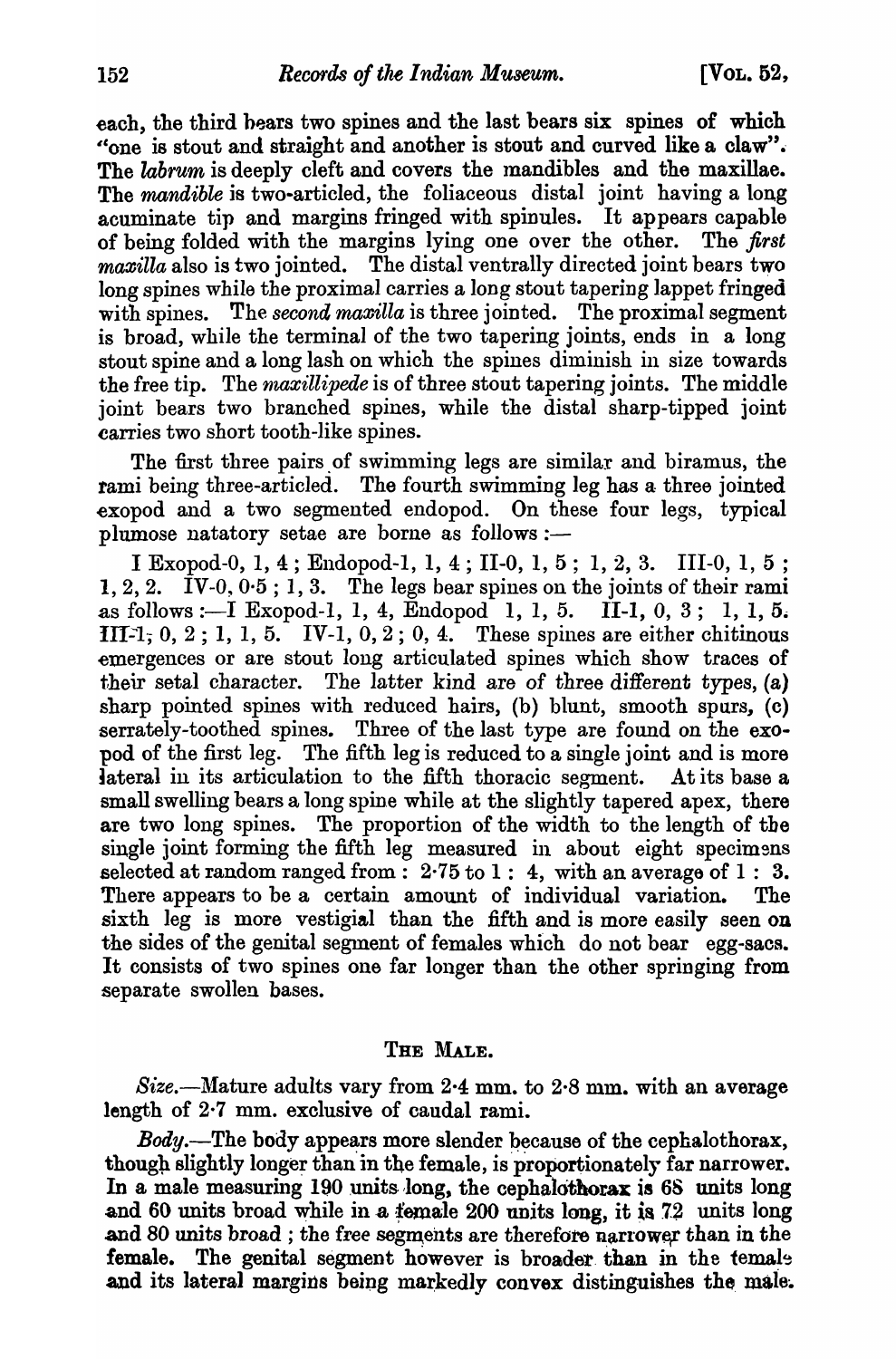The abdomen is of four segments, more or less equal in size. The caudal rami are as in the female.

Appendages.-The first and second pairs of antennae, the mandibles and the two pairs of maxillae are as in the female. The *maxillipede* however is characteristic. The distal of the three joints is long and narrow capable of folding against the second like a chela. This hand is grooved and the two edges though devoid of teeth are rough and suited for prehension. The first two joints bear two spines each, the claw bears three spines.



TEXT-FIG. I. *Lichomolgus panikkari*, *sp. nov.*; *a*, adult female × 80; *b*, First antenna  $\times 200$ ; *c*, Second antenna  $\times 200$ ; *d*, mandible  $\times 600$ ; *e*, First maxibla  $\times 600$ ; f, maxillipede  $\times 200$ ; g, fifth leg  $\times 400$ ; h, serrate spines of exopod of first leg  $\times 800$ 

The six pairs of thoracic legs are as in the female, the sixth being more conspicuous since the sides of the genital segment are convex in the male.

The Immature forms.—Of the ten collected, nine belonged to the fifth copepodid stage, four being males and five females, and the tenth belonged to the fourth copepodid stage.

The fifth copepodid ranged from  $1·7$  mm. to  $2·5$  mm. in length. The males had only three abdominal segments like all females, mature and immature, but the features of the adult male are already foreshadowed. In a male measuring 1.50 mm. long the cephalothorax is  $50$ units long but only 47 units broad, while in a female  $1.75$  mm. long. it is 55 units long and as broad, the female appearing hroader than the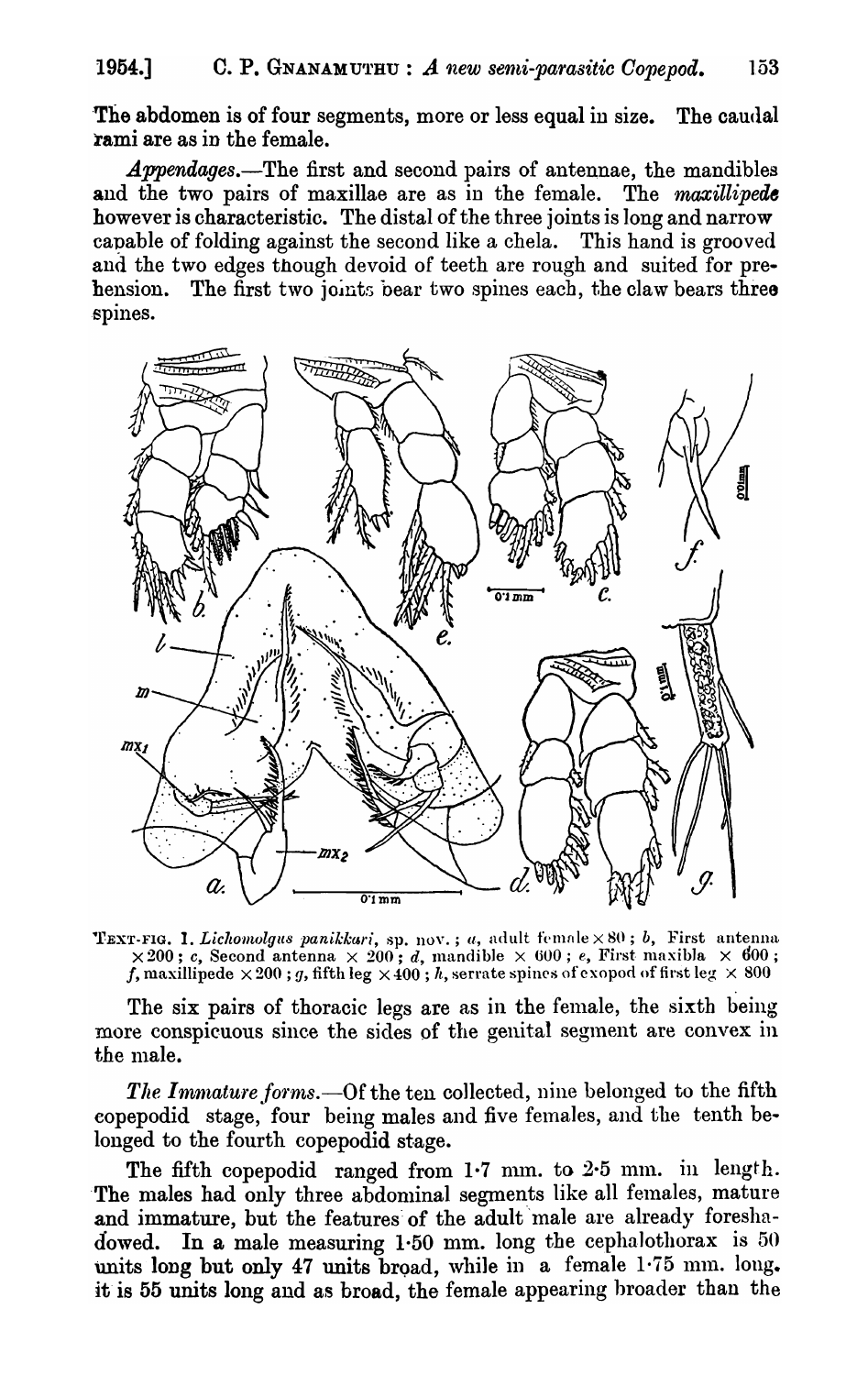male. The genital segment however appears broader in the male than in the female, as in the adult state. The maxillipede of the male shows a rudimentary claw like spine at its tip, though the form of the appendage and other spines are as in the female.

The fourth copepodid measured 1.5 mm. in length and did not show any indication of sex. There were only two abdominal segments so that there were eight segments in the whole body, including the cephalothorax. These eight segments had the following proportions of length and breadth. Cephalothorax 50, 53; free thoracic segments 10,  $\overline{42}$ ; 12, 30; 8, 21; 6,  $15$ ; genital segments 8, 12; abdominal segments 6, 10,. 7, 8 units. The caudal rami were proportionately shorter being about only thrice the width. If the lengths of the first antennae of the adult and of the fourth copepodid are adjusted to 100 units, the measurements of the seven joints would compare as follows :-

IV Copepodid  $\frac{14}{16 \cdot 5}, \frac{20}{21}, \frac{7}{11}, \frac{12}{13}, \frac{20}{17 \cdot 5}, \frac{14 \cdot 5}{11}, \frac{12 \cdot 5}{10}$ . Fewer setae were borne by the different segments in the larva, than in the adult. With regard to other appendages, which were similar to those of the adult, the absence of serration on all the spines of the exopod of the first leg may be noted.



TEXT-FIG. 2. Lichomolgus panikkari, sp. nov : a, Labrum and month appendages × 600; b, First leg  $\times 200$ ; c, Second leg  $\times 200$ ; d, Third leg  $\times 200$ ; e, Fourth leg  $\times 200$ ; f, Sixth leg  $\times 200$ ; g, Caudal ramus  $\times 120$ ; l, labrum; m, Mandible;  $m \times 1$ , First maxilla;  $m \times 2$ , Second maxilla.

Taxonomic remarks.-That this lichomolgid cyclopoid belongs to the genus Lichomolgus is clear from the fact that only two genera.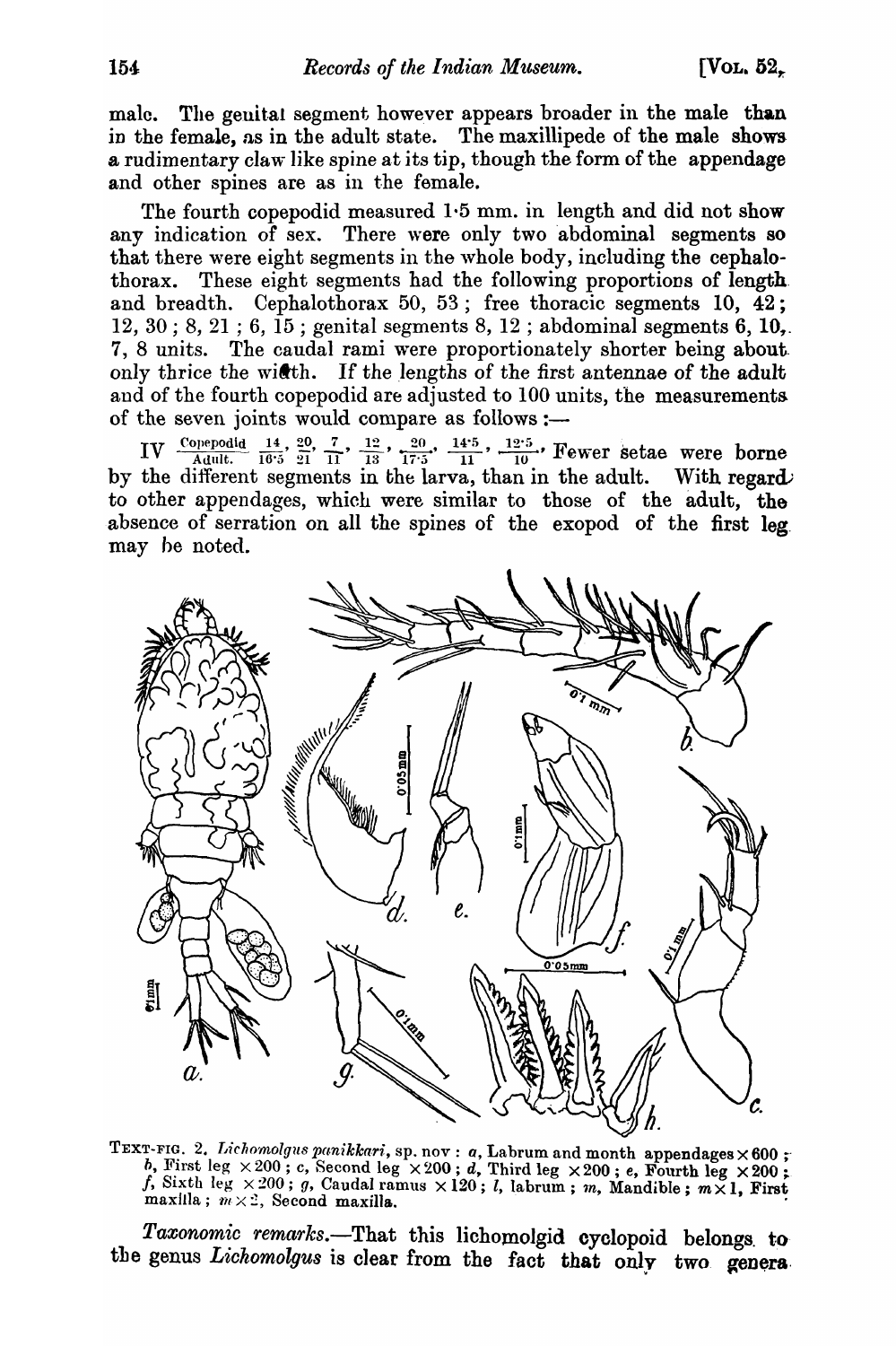*Macrochiron* and *Lichomolgus* are distinguished by a seven-articled first antenna as well as two-jointed endopodites of the IV leg. *Lichomolgus*  is distinguished from *Macrochiron* by its relatively shorter and wider Vth leg and by the second maxilla having the lappet long and not dilated at base.

Sewell (1940) in his report on the littoral and semi-parasitic cyelopoidea reviews the position of several species of the genus and accepts seven as valid. These (1) *L. gracilis,* (2) *L. ieversi,* (3) *L. Lankhensis,* 



TEXT-FIG. 3. *Lichomolgus panikkari*, sp. nov.; *a*, adult male  $\times 80$ ; *b*, maxillipede  $\times 200$ ; *c*, Fifth copepodid female  $\times 200$ ; *d*, maxillipede of female  $\times 400$ ; *e*, Fifth cepepodid  $\times 200$ ; *h*, First male  $\times 200$ ; *f*, maxillipede of male  $\times 400$ ; *g*, Fourth copepodid  $\times 200$ ; *h*, First antenna  $\times 400$ ; j, spines of exopod of first leg  $\times 800$ .

 $(4)$  *L. elegans,*  $(5)$  *L. gigas,*  $(6)$  *L. dentipes and*  $(7)$  *<i>L. robustus had been* established by Thomson and Scott (1911) and recorded from the Indian Ocean. Gurney (1927) added (8) *L. aegypticus*, (9) *L. vagans* and (10) *L. faxi.* Two more species (11)  $\dot{L}$ , spondy $\ddot{u}$  (1936) and  $\ddot{L}$ , rotundus (1949)  $\frac{23}{4}$ 8 ZSI/53